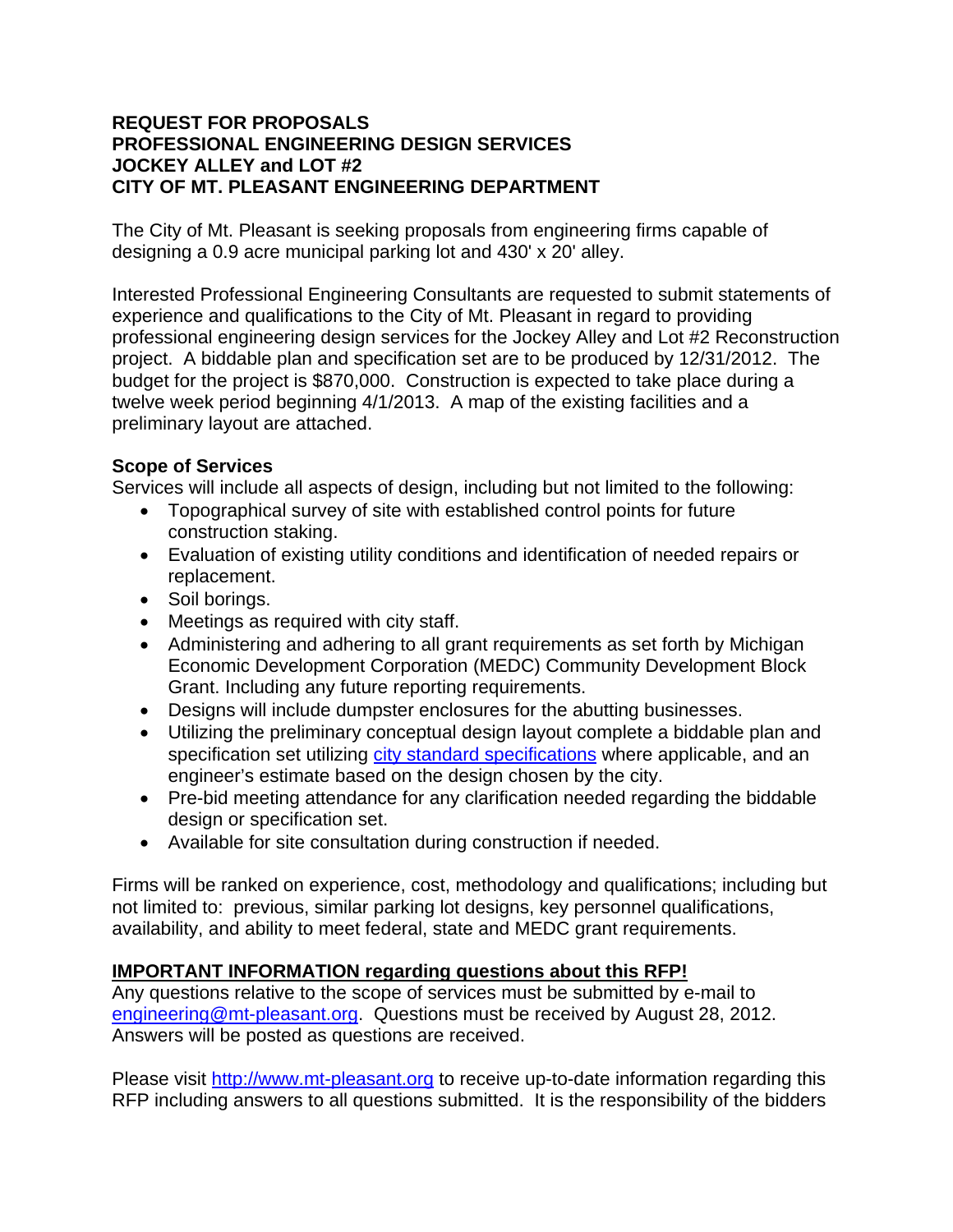to check the website for new questions and answers prior to submitting bids. The names of vendors submitting questions will not be disclosed. Personal visits and phone calls will not be allowed.

As stated below, proposals will be due by 1:30 p.m., on September 4, 2012. It is the intent of the city to interview the highest-scored firm by September 11, 2012, and develop a contract with that firm deemed most qualified by September 12, 2012, to be approved by the City Commission on September 24, 2012. These dates are not final and may change depending on the best interests of the City of Mt. Pleasant.

### **SUBMITTAL INSTRUCTIONS**

*Qualifications Based Selection –* The City of Mt. Pleasant staff will review all Qualification Packages submitted for this project. To be considered as a qualified respondent, five copies of the Proposal Package must be submitted in a sealed envelope and clearly marked **RFP: PROFESSIONAL ENGINEERING DESIGN SERVICES - JOCKEY ALLEY and Lot #2**, and received by the City of Mt. Pleasant at the City Clerk's Office address listed below by 1:30 p.m., September 4, 2012. Proposal packages must be mailed or delivered to the following address:

City Clerk's Office 320 West Broadway Street Mt. Pleasant, MI 48858-2447 (989) 779-5361

Any packages received after this date and time will be deemed unresponsive. The city reserves the right to accept or reject any and all proposals, to re-solicit proposals, to waive any irregularities, to negotiate pricing and to select the proposal deemed to be in the best interests of the city. Issuance of this RFP does not obligate the city to award a contract nor is the city liable for any costs incurred by the proponent in the preparation and submittal of the proposal. All proposals must include the following information in the order stated below:

- 1. **Corporate Profile:** Describe on one page the background of your company and why it is qualified to provide the requested services for the City of Mt. Pleasant.
- 2. **Understanding of the Project:** Describe in two pages or less your understanding of the project including a brief overview of your plan on accomplishing the services being requested by the City of Mt. Pleasant.
- 3. **Project Team:** Describe the qualifications of the key person(s) who will be responsible for providing the requested services. Resumes for key person(s) are required. (Limit resumes to two pages for each key person listed.)
- 4. **Experience:** Provide evidence of similar, past experience that demonstrates your ability to successfully provide the services being requested in this RFP,